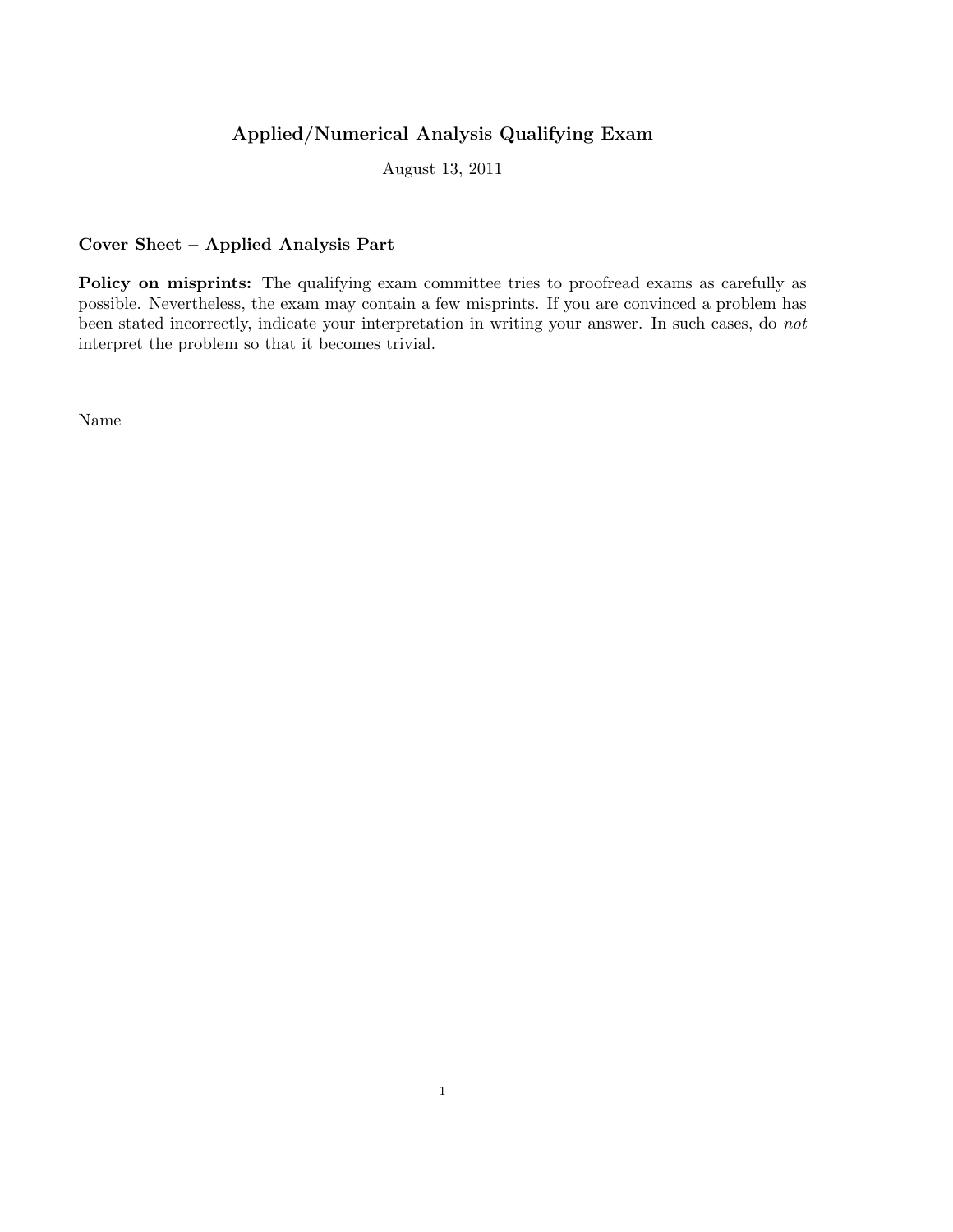#### Combined Applied Analysis/Numerical Analysis Qualifier Applied Analysis Part August, 2011

Instructions: Do any 3 of the 4 problems in this part of the exam. Show all of your work clearly. Please indicate which of the 4 problems you are skipping.

**Problem 1.** Let  $I(\lambda) := \int_0^\infty e^{-\lambda t} (1+t)^{\lambda} dt$ .

- (a) State Watson's lemma.
- (b) Find an asymptotic estimate for  $I(\lambda)$  as  $\lambda \to \infty$ .

**Problem 2.** Let  $L[u] = -\frac{d^2u}{dx^2} + u, 0 \le x \le 1$ . Take  $\mathcal{D}(L) := \{ u \in L^2[0,1] \mid u'' \in L^2[0,1], \ u'(0) = u(0), \ u'(1) = -u(1) \}.$ 

to be the domain of L.

- (a) Show that L is self adjoint on  $\mathcal{D}(L)$ .
- (b) Find the Green's function for the problem  $L[u] = f, u \in \mathcal{D}(L)$ .
- (c) Show that minimizing the functional

$$
D[u] = u(0)^{2} + u(1)^{2} + \int_{0}^{1} (u^{\prime 2} + u^{2}) dx,
$$

over all u subject to the constraint  $H[u] = \int_0^1 u^2(x)dx = 1$ , leads to the eigenvalue problem  $L[u] = \lambda u, u \in \mathcal{D}(L)$ . (Note: the minimization problem does not assume that u is in  $\mathcal{D}$ .)

(d) Suppose that the boundary condition at  $x = 0$  is changed to  $u(0) = 0$  instead of  $u(0) = u'(0)$ . Is the lowest eigenvalue in the new problem larger or smaller than for the old one? Explain your reasoning.

**Problem 3.** Let H be a Hilbert space, with the inner product and norm being  $\langle \cdot, \cdot \rangle$  and  $\|\cdot\|$ . If K is a compact, self-adjoint operator having spectrum  $\sigma(K)$ , then show that, for  $\lambda \notin \sigma(K)$ , one has  $\|(K - \lambda I)^{-1}\|_{op} = (\text{dist}(\lambda, \sigma(K))^{-1})$ . (Hint: use the spectral theorem for compact self-adjoint operators.)

Problem 4. In the following, use the Fourier transform conventions

$$
\hat{f}(\omega) := \mathcal{F}[f](\omega) = \int_{-\infty}^{\infty} f(x)e^{i\omega x} dx
$$

$$
\mathcal{F}^{-1}[\hat{f}](x) = \frac{1}{2\pi} \int_{-\infty}^{\infty} \hat{f}(\omega)e^{-i\omega x} d\omega.
$$

State and prove the Heisenberg uncertainty principle, given that

$$
\int_{-\infty}^{\infty} x|f(x)|^2 dx = 0 \text{ and } \int_{-\infty}^{\infty} \omega|\hat{f}(\omega)|^2 d\omega = 0.
$$

Be sure to state any assumptions on the smoothness and decay of  $f$ . Is there an  $f$  that minimizes the "uncertainty product?" If so, what is it? (No need to justify your answer.)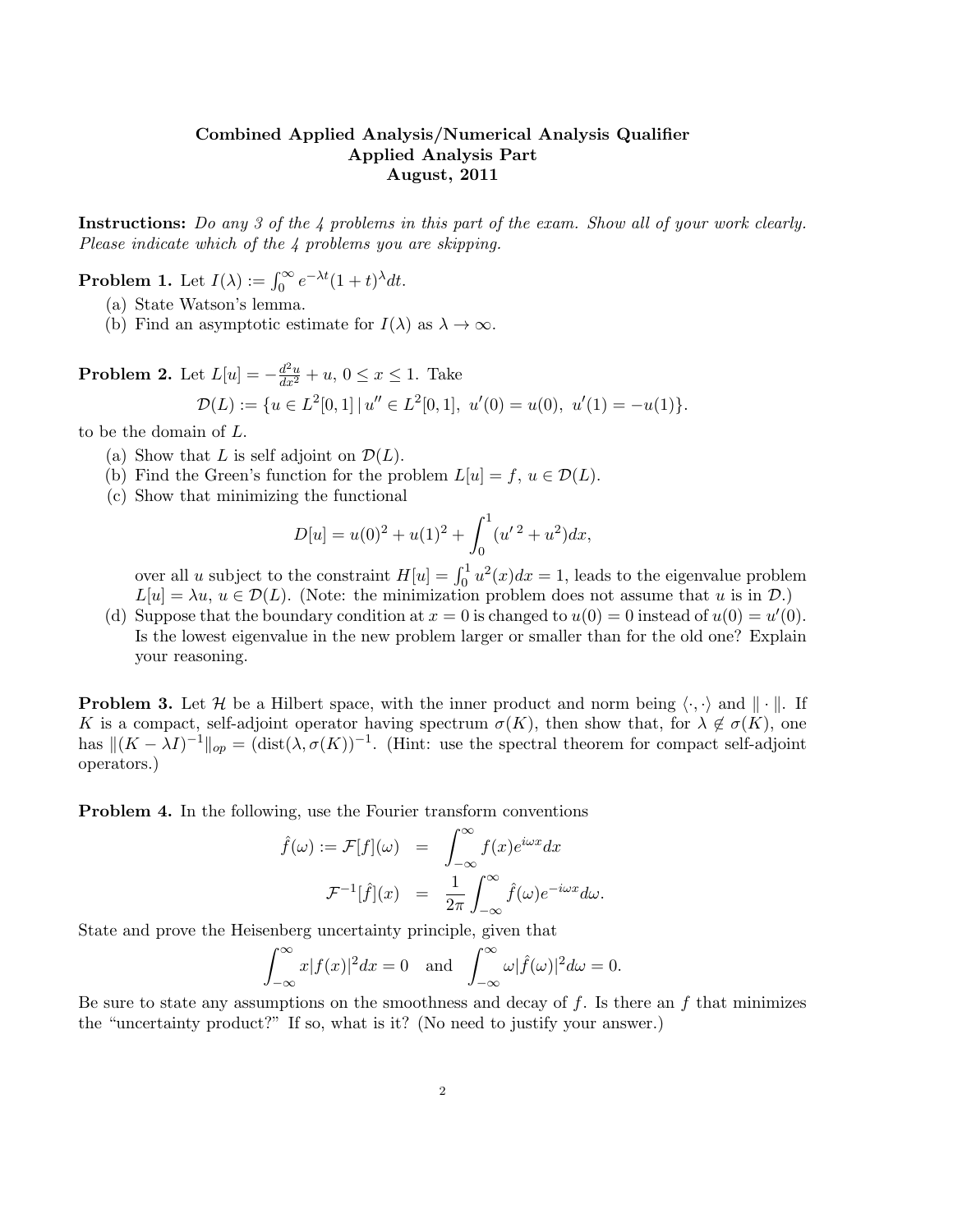## Applied/Numerical Analysis Qualifying Exam

August 13, 2011

### Cover Sheet – Numerical Analysis Part

Policy on misprints: The qualifying exam committee tries to proofread exams as carefully as possible. Nevertheless, the exam may contain a few misprints. If you are convinced a problem has been stated incorrectly, indicate your interpretation in writing your answer. In such cases, do not interpret the problem so that it becomes trivial.

Name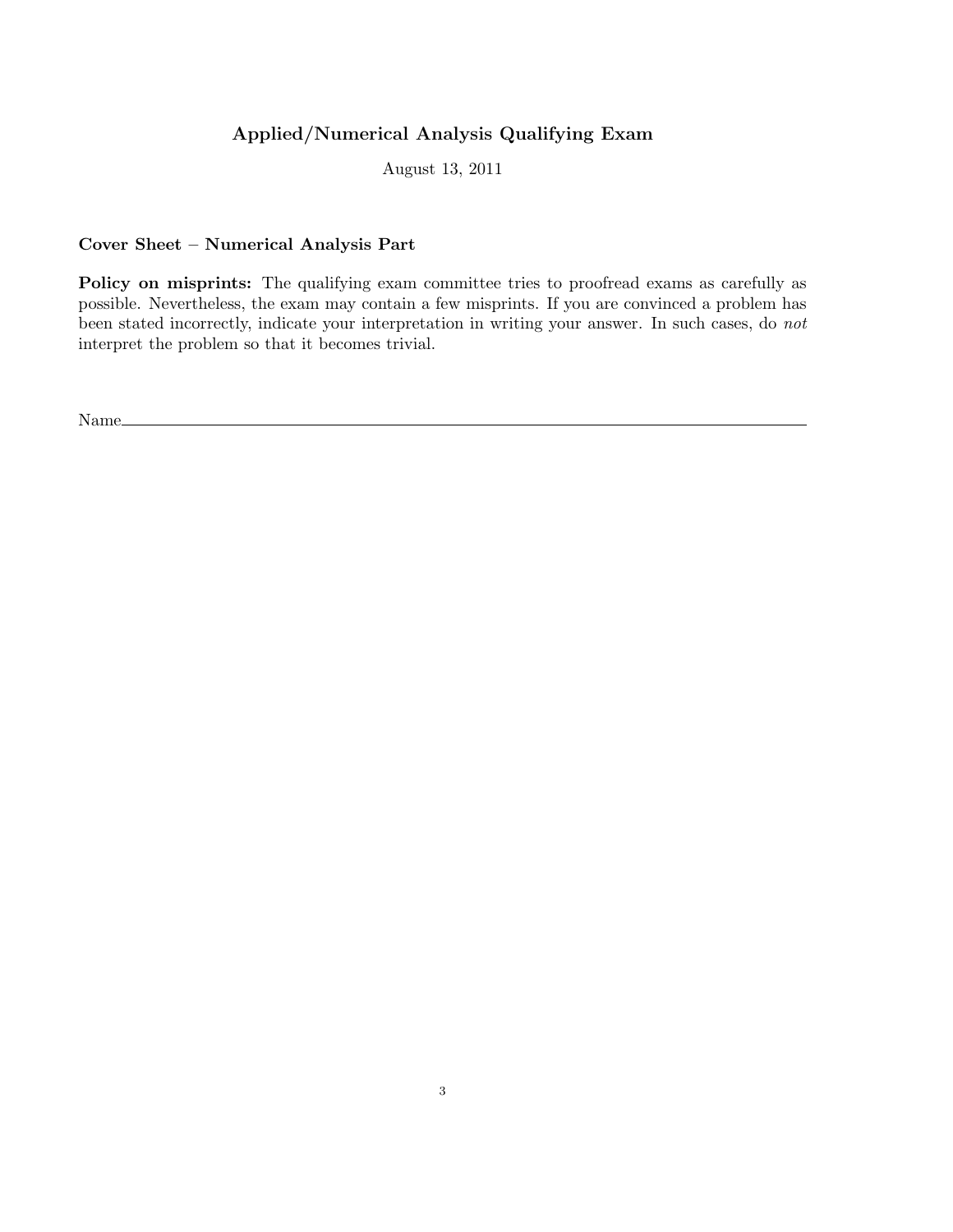#### Combined Applied Analysis/Numerical Analysis Qualifier Numerical analysis part August, 2011

In all questions below,  $\Omega$  is a bounded polygonal domain with boundary  $\partial\Omega$  and  $\mathcal{T}_h$  is a regular family of triangulations of  $\overline{\Omega}$ .

**Problem 1.** Let  $\mathbb{P}_2$  be the space of polynomials in two variables spanned by  $\{1, x_1, x_2, x_1^2, x_1x_2, x_2^2\}$ let  $\hat{T}$  be the reference unit triangle,  $\hat{\gamma}$  one side of  $\hat{T}$ , and  $\hat{\pi}$  the standard Lagrange interpolant in  $\hat{T}$ with values in  $\mathbb{P}_2$ .

Recall that there exists a constant  $C$  only depending on the geometry of  $\hat{T}$  such that

$$
\forall v \in H^{3}(\hat{T}), \inf_{p \in \mathbb{P}_{2}} ||v + p||_{H^{3}(\hat{T})} \leq C|v|_{H^{3}(\hat{T})}.
$$

- (a) State the trace theorem relating  $L^2(\hat{\gamma})$  and  $H^1(\hat{T})$ .
- (b) Prove that there exists a constant  $\hat{C}$  only depending on the geometry of  $\hat{T}$  and  $\hat{\gamma}$  such that

$$
\forall \hat{u} \in H^3(\hat{T}), \, \|\hat{u} - \hat{\pi}(\hat{u})\|_{L^2(\hat{\gamma})} \leq \hat{C}|\hat{u}|_{H^3(\hat{T})}.
$$

(c) Let

$$
X_h = \{v_h \in \mathcal{C}^0(\overline{\Omega})\,;\,\forall T \in \mathcal{T}_h\,,\,v_h|_T \in \mathbb{P}_2\}.
$$

Let T be a triangle of  $\mathcal{T}_h$  with diameter  $h_T$  and diameter of inscribed disc  $\varrho_T$ , and let  $\gamma$  be one side of T. Let  $F_T$  be the affine mapping from T onto T and let  $\pi_{2,h}$  denote the standard Lagrange interpolant on  $X_h$ . Prove that there exists a constant C only depending on the geometry of  $\hat{T}$  and  $\hat{\gamma}$  such that

$$
\forall u \in H^3(T), \|u - \pi_{2,h}(u)\|_{L^2(\gamma)} \leq C \sigma_T h_T^{2+1/2} |u|_{H^3(T)},
$$

where  $\sigma_T = h_T / \rho_T$ .

**Problem 2.** Let  $\delta > 0$  be a given constant parameter and  $u \in H_0^1(\Omega)$  a given function. Consider the problem: Find  $\varphi^{\delta} \in H_0^1(\Omega)$  such that

(2.1) 
$$
-\delta^2 \Delta \varphi^{\delta}(x) + \varphi^{\delta}(x) = u(x) \text{ a.e. in } \Omega,
$$

$$
\varphi^{\delta}(x) = 0 \text{ a.e. on } \partial \Omega.
$$

(a) Define the bilinear form

$$
a_{\delta}(u,v) = \delta^2 \int_{\Omega} \nabla u(x) \cdot \nabla v(x) dx + \int_{\Omega} u(x) v(x) dx.
$$

Write the variational formulation of Problem (2.1) and prove that it has one and only one solution  $\varphi^{\delta} \in H_0^1(\Omega)$ .

(b) Prove that

 $\|\varphi^{\delta}\|_{L^{2}(\Omega)} \leq \|u\|_{L^{2}(\Omega)}.$ 

(c) Prove that

$$
\|\nabla \varphi^{\delta}\|_{L^2(\Omega)} \le \|\nabla u\|_{L^2(\Omega)}.
$$

Hint: observe that  $\Delta \varphi^{\delta}$  belongs to  $L^{2}(\Omega)$ , take the scalar product of (2.1) with  $-\Delta \varphi^{\delta}$  and apply Green's formula.